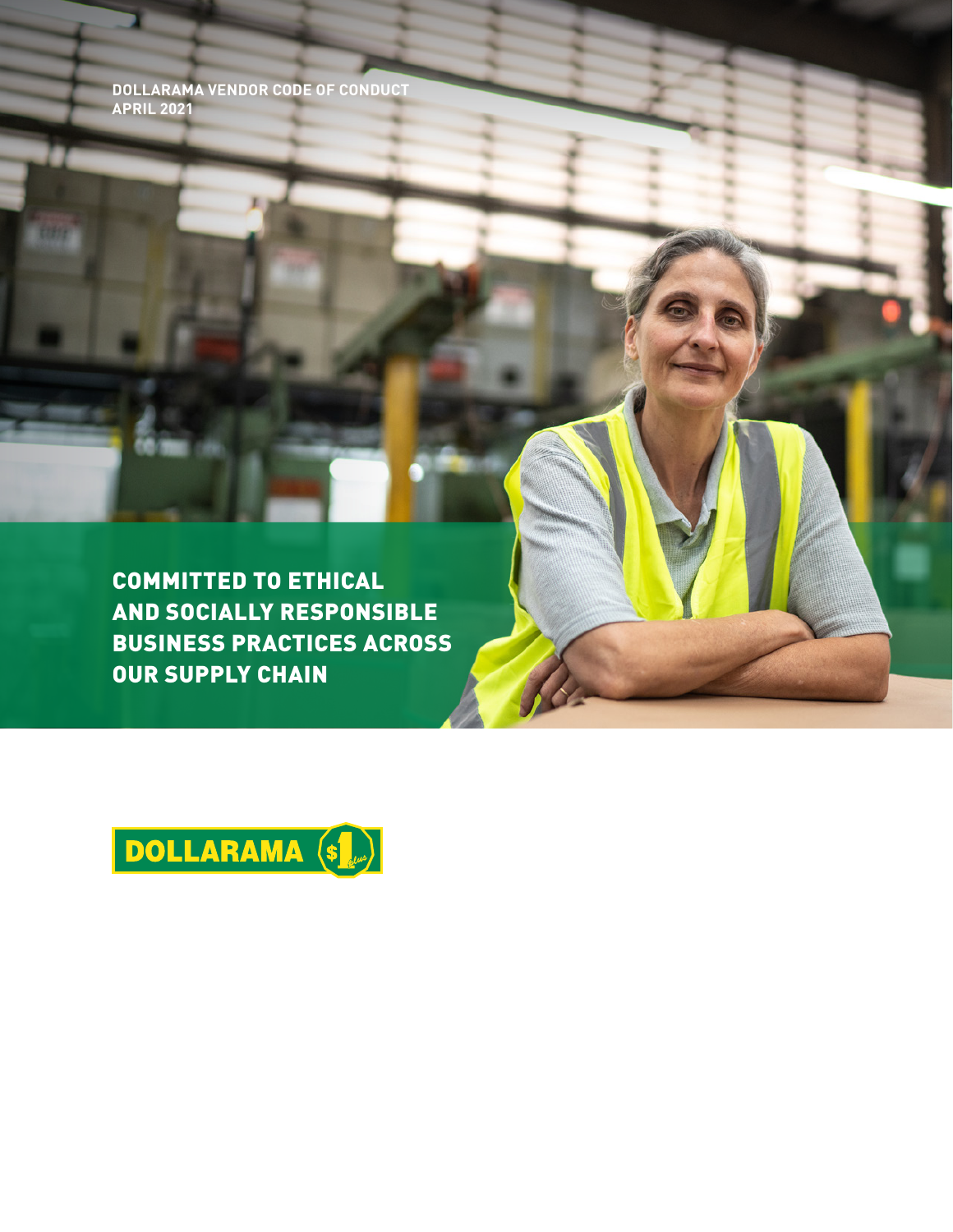# INTRODUCTION

As a leading and trusted Canadian value retailer, Dollarama L.P. ("Dollarama") is committed to conducting its business in an ethical and socially responsible manner and in compliance with applicable laws. Dollarama seeks to only engage in business relationships with vendors who uphold compatible business standards. Likewise, Dollarama requires its vendors to observe these same standards within their own supply chain structures, and vendors must ensure that their own commercial partners act at all times in compliance with applicable laws. For the purposes of this Code, "Vendor Commercial Partners" include vendor's contractors, authorized subcontractors, service providers, and any other entity that directly or indirectly provides goods or services to a vendor that are used in the production of products sold to Dollarama.

The Dollarama Vendor Code of Conduct (the "Vendor Code") is a key component of Dollarama's environmental, social and governance strategy. The Vendor Code applies to companies, foreign or domestic, that supply goods and/or services to Dollarama, and is meant to ensure that Dollarama's business partners have a clear understanding of Dollarama's expectations concerning their business standards and practices. To reflect Dollarama's treatment of certain standards set out in this Vendor Code as compliance priorities, the Addendum sets out those elements of the Vendor Code that are subject to a zero tolerance policy. It is the responsibility of vendors to ensure that their employees and Vendor Commercial Partners do not violate the standards of the Vendor Code.

Dollarama will only work with vendors who comply with this Vendor Code and who have signed a copy of this Vendor Code.

## CLEAR AND DEFINED STANDARDS OF VENDOR ENGAGEMENT

Vendors are expected to meet the standards of their industry, including the OECD Guidelines for Multinational Enterprises, and comply with all laws and regulations that govern their activities in the country in which they operate. This includes an obligation on vendors' part to evaluate and uphold the integrity of their respective supply chains, and to ensure that Vendor Commercial Partners likewise operate in accordance with the standards articulated in this Vendor Code.

The Vendor Code sets out specific expectations regarding (i) the quality and safety of the products sold to Dollarama, (ii) vendor workplace standards, as well as (iii) vendor business and environmental practices. The expectations outlined in the Vendor Code are consistent with Dollarama's values, principles and policies regarding ethical business conduct and are used to assess new and existing vendors and their facilities.

Dollarama will not knowingly work with vendors who do not meet the standards outlined in the Vendor Code, or who partner with suppliers and other commercial participants who fail to act in compliance with all applicable laws.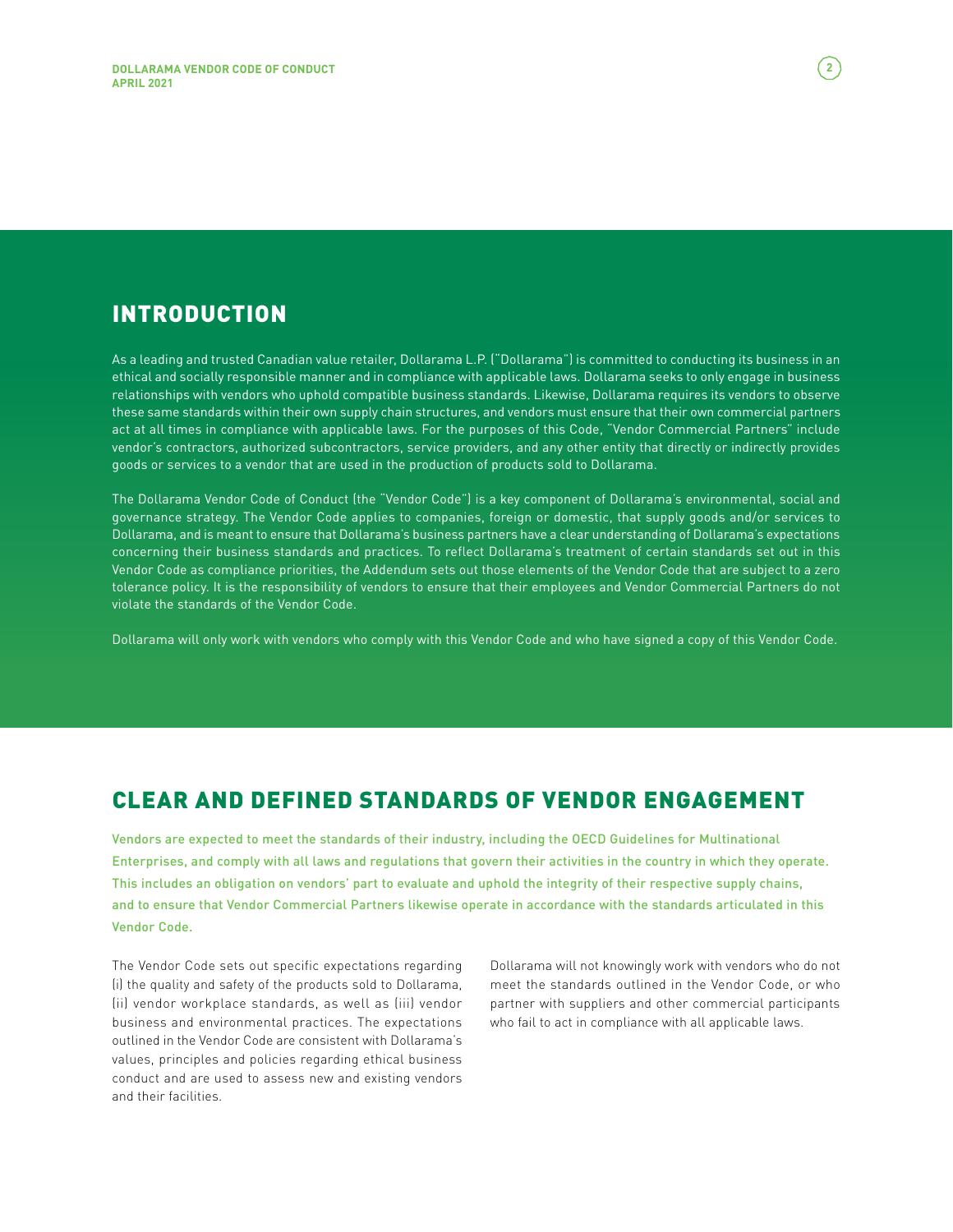# A. VENDOR PRODUCT QUALITY AND SAFETY STANDARDS

Dollarama expects its vendors to supply products and/or services that fully comply with Dollarama's specifications as well as with all applicable legal requirements and that, when used as intended, are safe.

Vendors are expected to notify Dollarama of any circumstances which could potentially affect the safety and/or quality of any given product or service, including in connection with vendors' own supply chains, to cooperate fully with Dollarama and to take all necessary steps to address any health, safety or regulatory issues associated with products and/or services provided.

# B. VENDOR WORKPLACE STANDARDS

#### 1. SAFE AND HEALTHY ENVIRONMENT

Vendors and Vendors' Commercial Partners are required to provide their workers with a safe, sanitary and healthy work environment, and comply in all respects with applicable laws regarding occupational health and safety and workplace safety. Vendors and Vendors' Commercial Partners are required to take all reasonable steps to prevent workplace accidents, illnesses, and injuries, and must recognize workers' rights to remove themselves from imminent danger.

A safe and healthy working environment, within the meaning of this Vendor Code, includes but is not limited to:

- > Lighting sufficient to allow workers to safely perform their duties;
- > Toilet and sanitation facilities;
- > Appropriate protective equipment for the handling of toxic or noxious substances;
- > Adequate personal protective equipment and sanitation resources to minimize workers' exposure to infectious diseases; and
- > Regular workplace safety training.

#### 2. FIRE PREPAREDNESS

Vendor and Vendors' Commercial Partners' are required to take all steps necessary to ensure that their facilities are adequately equipped to respond to and contain workplace fires. Vendors' and Vendors' Commercial Partners' facilities must have the following fire safety measures in place:

- > A fire evacuation plan posted in a visible location in the facility, accessible to all workers;
- > A prohibition against locking workers into the facility;
- > Fire extinguishers, retardant or other fire suppression tools on every floor of the facility; and
- > A means of rapidly engaging fire response services in the event of a fire.

Where housing facilities are provided by a vendor or Vendors' Commercial Partners to workers, these same standards and requirements apply.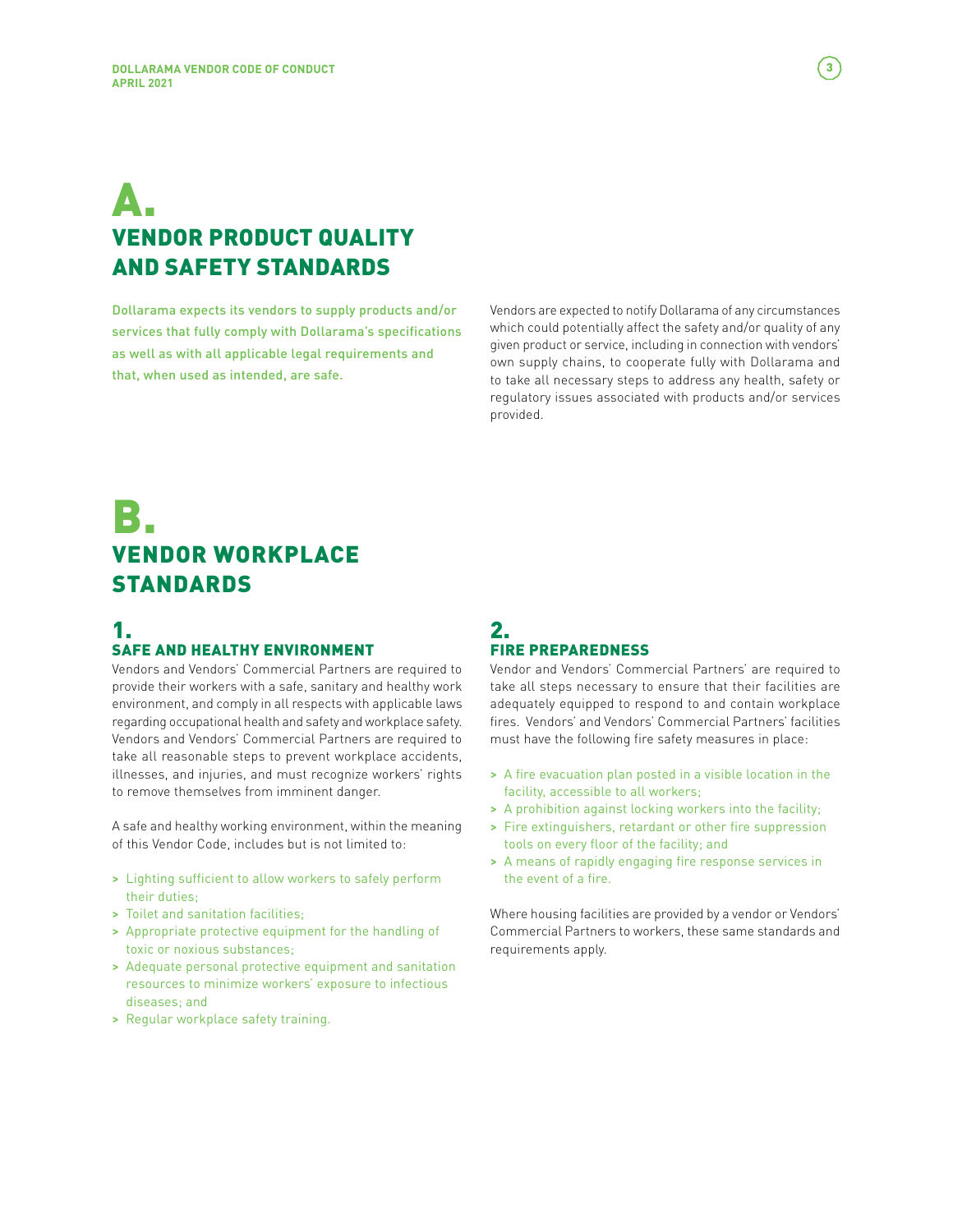#### 3. EMERGENCY PREPAREDNESS

Vendors and Vendors' Commercial Partners are required to take all steps necessary to ensure their facilities are structurally sound and are adequately equipped to withstand and respond to emergencies, including public health emergencies, natural disasters, and other catastrophic events.

### 4. NO FORCED LABOR

Employment must be voluntary and free from financial penalties or coercion. Workers have the right to engage in work willingly, without being required to surrender identification and without the payment of fees. Workers also have the right to terminate their employment without penalty.

Dollarama condemns forced labour and will not knowingly work with vendors that engage in or support (either directly or indirectly) any form of servitude or forced labour in the manufacturing of products or the provision of services, whether prison (remunerated or not), indentured, bonded, trafficked, under government compulsion, as part of an assimilation program, or other. Furthermore, vendors are required to ensure that Vendors' Commercial Partners comply with this prohibition against the use of forced labor, as defined herein.

#### 5. NO UNDERAGE LABOR

We do not tolerate the use of underage labour and will not knowingly work with vendors that employ (whether directly or indirectly) underage workers. Underage workers are defined as individuals younger than the local minimum working age or the age of 15, whichever is older. Vendors are further required to ensure Vendor Commercial Partners comply with this prohibition against the use of underage labor, as described herein. Both vendors and Vendors' Commercial Partners are required to maintain documentation of each worker's age, which shall be made available to Dollarama, its agents or its third party representatives upon request.

#### 6. PROTECTION FOR YOUNG WORKERS

In addition to the prohibition against underage labour, vendors are prohibited from exposing young workers (understood as individuals younger than the age of 18) to working conditions that have the potential to compromise their health, safety and moral integrity and/or their physical, mental, or social development. This applies for young workers, working both directly and indirectly for the vendor or for Vendor Commercial Partners. Where such young workers are subject to compulsory education laws, they may work only outside of school hours.

#### 7. FAIR DISCIPLINARY PRACTICES

Workers must be treated with respect and dignity, and no worker may be subject to physical, verbal, sexual or psychological harassment or abuse. This standard applies to vendors' own workers, as well as the workers of Vendors' Commercial Partners.

#### 8. NO DISCRIMINATION

Cultural and individual differences must be respected and workers are expected to be employed based on merit, performance and ability, and not based on personal characteristics or beliefs. Vendors and Vendors' Commercial Partners are prohibited from engaging in, supporting or tolerating discrimination with respect to hiring, wages, benefits, advancement, discipline or termination on the basis of gender, race, color, religious or personal beliefs, place of origin, sexual orientation, gender identity, gender expression, marital or family status, physical or mental disability, political opinion, membership in any legal organization or other grounds of discrimination prohibited by law.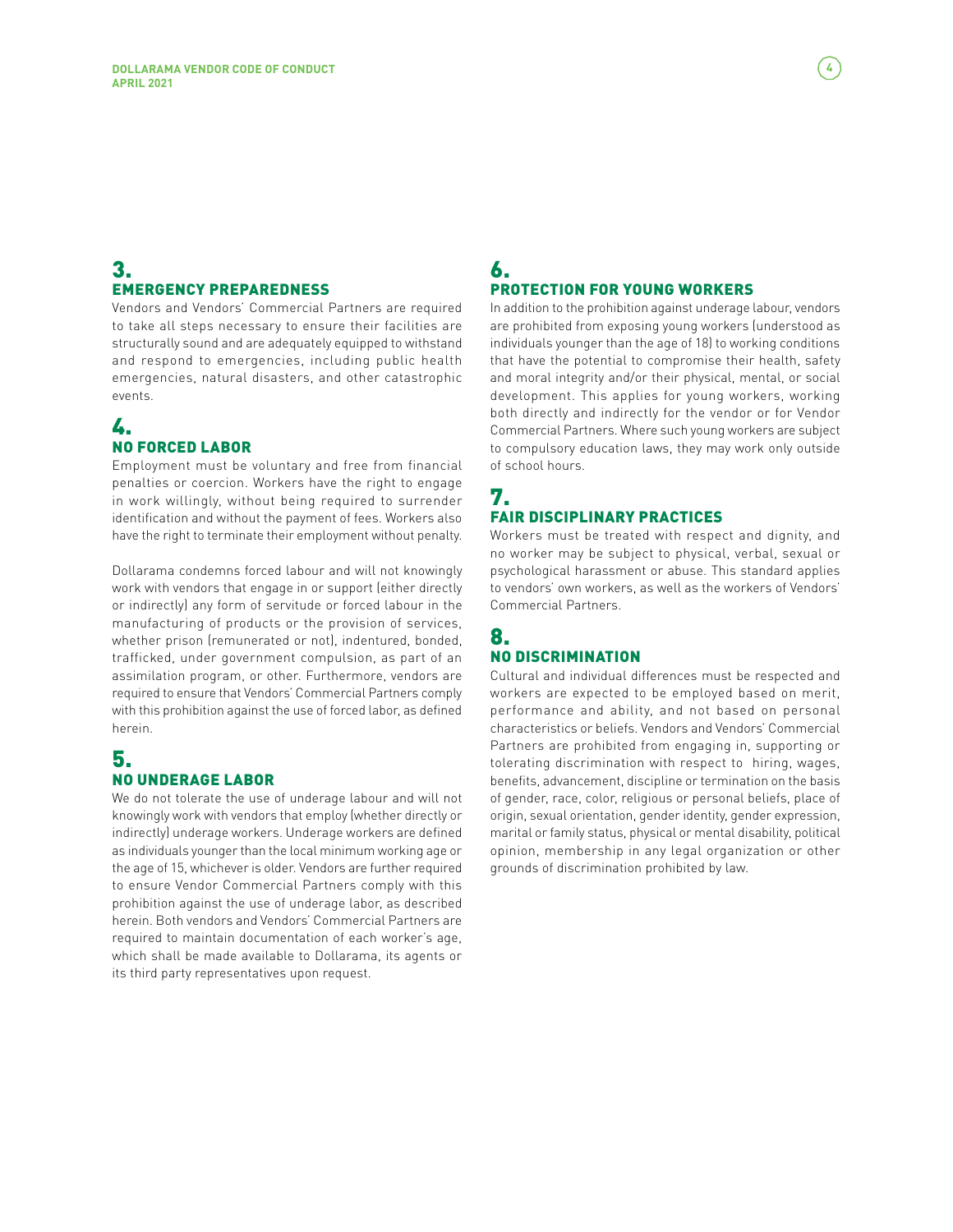#### 9. REASONABLE WORKING HOURS AND OVERTIME

Vendors and Vendors' Commercial Partners must maintain reasonable and humane working hours. Vendors and Vendors' Commercial Partners shall not require workers to work more than the lesser of (a) 72 hours per week of combined regular and overtime hours, or (b) the maximum number of combined regular and overtime hours allowed per week by the law of the country in which the work is performed. Vendors and Vendors' Commercial Partners are required to provide workers with, on average, at least one day free from work in every 7-day period, and to notify workers at the time of hiring that overtime work may sometimes be necessary. In jurisdictions where vendors and Vendors' Commercial Partners are permitted by law to enter into agreements with workers to voluntarily accept hours of work in excess of those outlined herein, vendors and Vendors' Commercial Partners are required to maintain records of such voluntary agreements.

#### 10. WAGES AND BENEFITS

Vendors must, at a minimum, provide wages and benefits that comply with the laws of the country in which they operate. Likewise, vendors are required to ensure that Vendors' Commercial Partners also provide wages and benefits in compliance with applicable laws. Wages must be provided directly to workers at or near the workplace, subject only to those deductions expressly permitted by law. Workers must be notified in advance of any deductions applied to workers' wages. In addition to compensation for regular hours of work, vendors and Vendors' Commercial Partners are required to compensate workers for overtime hours at such premium rate legally required in the country in which the work is performed. In the absence of such laws, workers must be compensated for overtime work at a rate at least equal to their regular hourly compensation rate.

#### 11. LABOUR AGENCY RELATIONSHIPS

Vendors who work with third-party labour agencies or who partner with agencies to procure workers or otherwise discharge their obligations pursuant to their agreements with Dollarama (collectively, "Labour Agencies") are required to take steps to ensure any such Labour Agencies operate in accordance with this Vendor Code. In particular, vendors have an obligation to ensure that Labour Agencies comply with this Vendor Code in the following respects:

- > Payment of wages and benefits;
- > Hours of work;
- > Non-discriminatory working conditions;
- > Safe working environment; and
- > No forced, prison or underage labor, as defined herein.

Vendors are prohibited from partnering with Labour Agencies that charge fees of any type as a condition for securing employment, or who make deductions from workers' wages other than those expressly permitted by law. Labour Agencies are required to confirm the terms and conditions associated with workers' employment in writing, and to provide a copy of said terms and conditions to each worker. Copies of workers' terms and conditions of employment must be made available to Dollarama, its agents or its representatives upon request.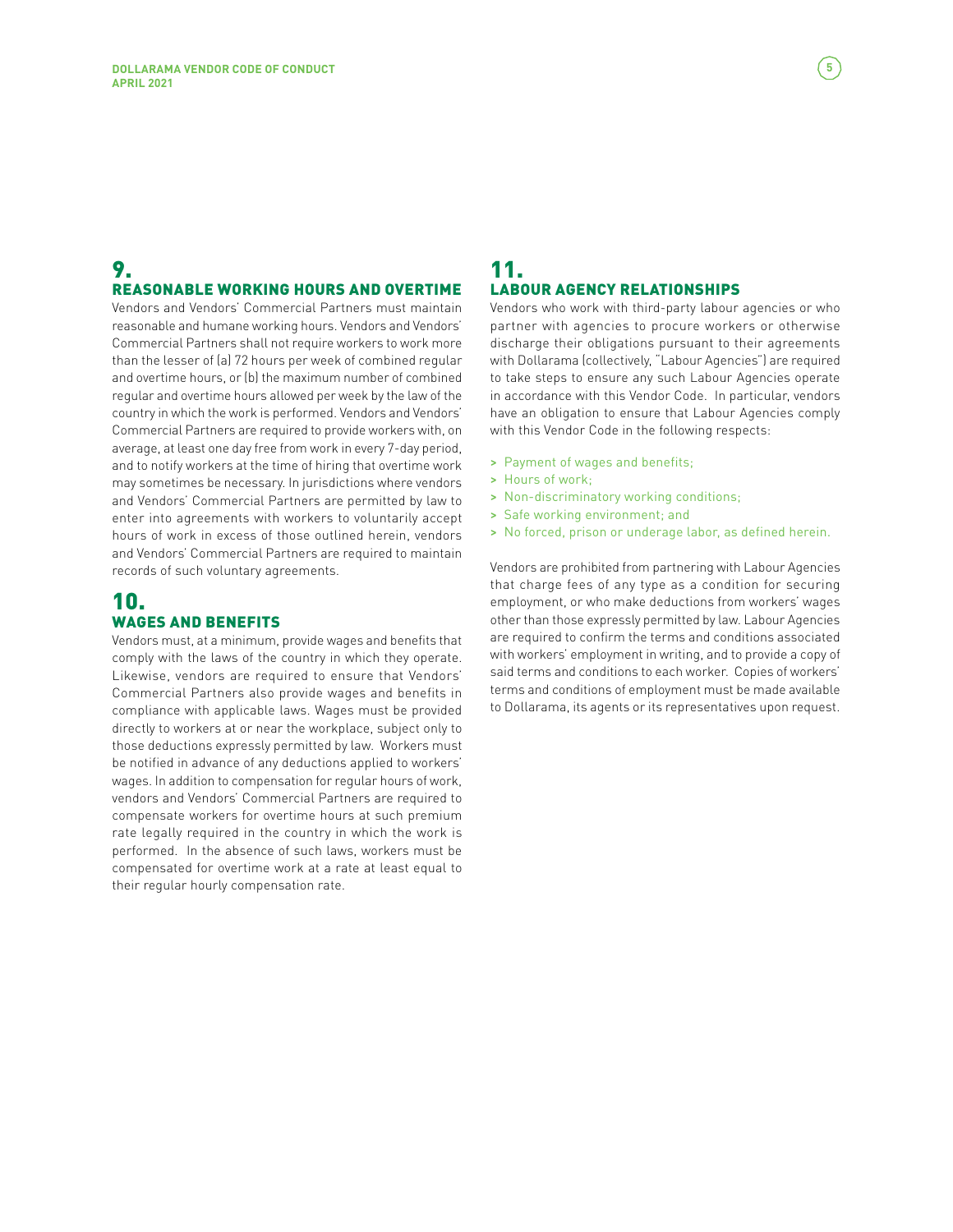# C. VENDOR ENVIRONMENTAL AND ETHICAL BUSINESS PRACTICES

Dollarama expects its vendors to use resources, material and energy efficiently and responsibly, to ensure that the goods they supply to Dollarama comply with the prohibition against importation of goods made in whole or in part from forced labor, and to respect our ethical principles in their interactions with Dollarama employees at all times.

### 1. ENVIRONMENTAL COMPLIANCE

Dollarama seeks to work with vendors who strive to use resources, material and energy as efficiently and responsibly as possible and who work to minimize the adverse impact of their activities on the environment. At a minimum, vendors are required to operate in compliance with all applicable environmental laws and regulations in place in the jurisdiction in which they are located. This includes emissions released into the atmosphere or water bodies, the disposal of solid waste and the handling and disposal of hazardous materials. Dollarama also requires vendors to ensure that Vendor Commercial Partners operate in compliance with applicable environmental laws in place in the jurisdiction in which they are located.

Vendors must acquire and maintain all legally required environmental permits and business operating licenses necessary for the production of their products and operation of their facilities.

Practices that result in the illegal discharge of effluents, toxic substances, waste are strictly prohibited under the terms of this Vendor Code. In the event that hazardous or polluting materials are discharged improperly, appropriate authorities should be notified, and action should be taken to remediate the impact on the environment.

### 2. IMPORT COMPLIANCE

Vendors are required to ensure that the goods they supply to Dollarama comply with the prohibition against importation of goods made in whole or in part from forced labor, in accordance with tariff item No. 9897.00.00 of Canada's *Customs Tariff* and the Canada Border Services Agency's Customs Notice 20-23.

#### 3. CONFLICTS OF INTEREST

Vendors are reminded that Dollarama employees owe exclusive business loyalty to Dollarama and are bound by a Code of Conduct and Ethics which requires them to avoid placing themselves in a situation of conflict of interest, actual or apparent. Consequently, employees must not be put in a position where personal or financial incentives or interests may impair their judgment and ability to make sound and unbiased business decisions in the best interest of Dollarama. We expect vendors who do business or seek to do business with Dollarama to respect these ethical principles and to not offer business courtesies (such as gifts and entertainment) that exceed nominal value.

Specifically, vendors are strictly prohibited from directly or indirectly promising, offering or giving anything of value to any Dollarama employee, agent, representative, ambassador, or to any third party or representative conducting any audits, inspections or verifications on Dollarama's behalf, in an attempt to influence audit results or any other business decision, or in an attempt to obtain or retain any business advantage ("Improper Incentives").

To this end, vendors and Vendors' Commercial Partners are required to maintain internal company controls that prohibit Improper Incentives, the use of facilitation payments, and the remuneration of agents and third parties for anything other than legitimate services.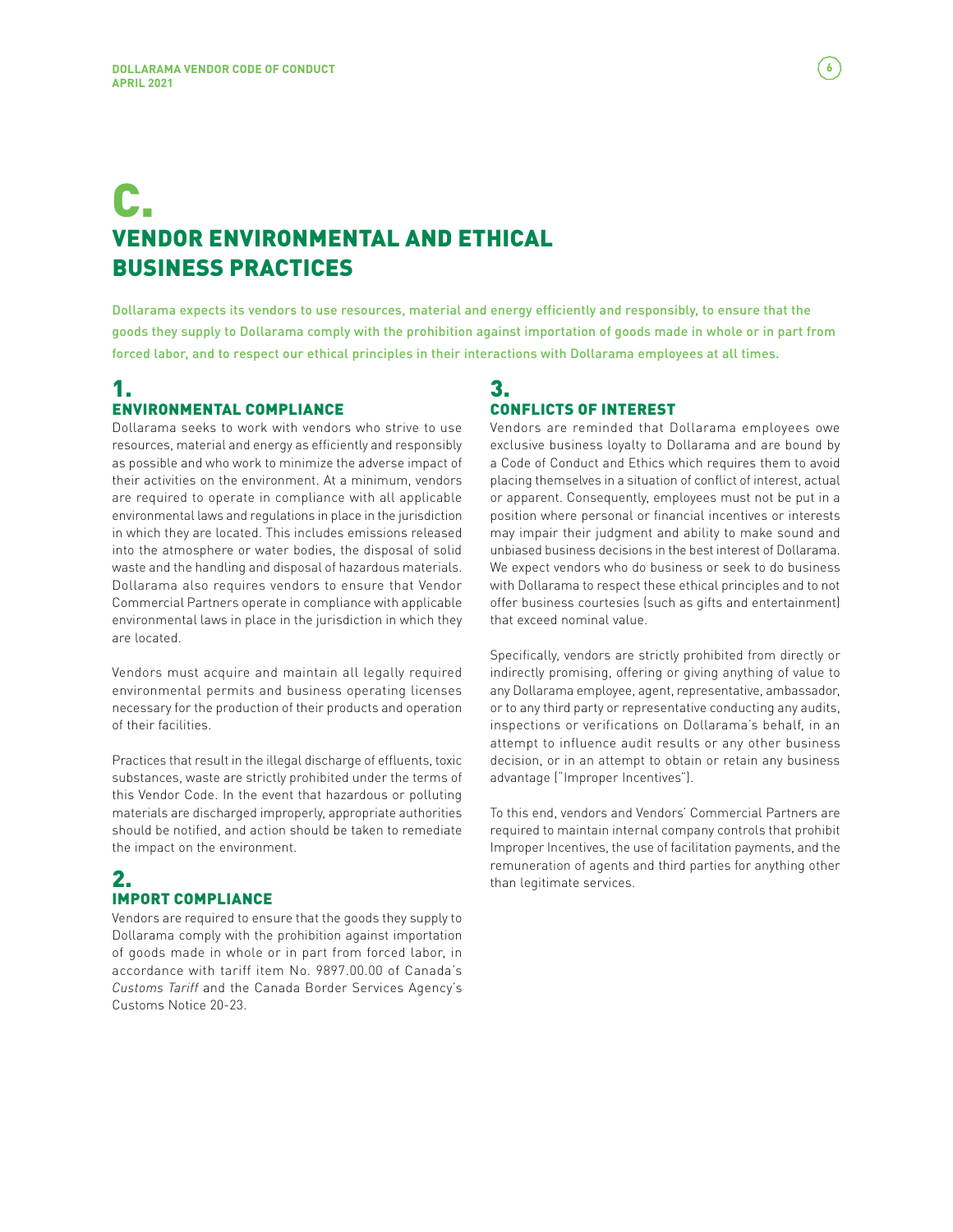#### 4. ANTI-CORRUPTION / ANTI-BRIBERY LAWS **COMPLIANCE**

Vendors are required to comply with all applicable anticorruption laws, including the *Corruption of Foreign Public Officials Act* (Canada). Dollarama has a zero tolerance policy for practices which are intended to reward or otherwise encourage non-compliance with such applicable laws and regulations.

#### 5. SANCTIONS COMPLIANCE

To the extent applicable, vendors are at all times required to ensure their operations are carried out in compliance with Canadian and other international sanctions measures, including but not limited to the *Special Economic Measures Canada Act*, the *United Nations Act*, the *Justice for Victims of Corrupt Foreign Officials Act* (Sergei Magnitsky Law), and any regulations enacted pursuant to them.

#### 6. UNAUTHORIZED SUBCONTRACTING

Vendors are prohibited from engaging in subcontractor, supplier, or other relationships with Vendor Commercial Partners who have not been provided with a copy of this Vendor Code or who have not confirmed compliance with this Vendor Code. Vendors must agree to disclose to Dollarama, upon request, the name and address of every Vendor Commercial Partner used in the production of products sold to Dollarama.

#### 7. CONFIDENTIALITY

Vendors must hold all confidential information regarding Dollarama which may be communicated to them or to which they may have access in strict confidence and are also expected to take reasonable means to protect such information. Confidential information includes all non-public information about Dollarama, including without limitation business plans, forecasts, retail pricing arrangements and pricing strategies, personal information about Dollarama employees, trade secrets and intellectual property.

Vendors may not disclose, share or use this information other than for the benefit of Dollarama. This includes a prohibition to display or allow any supplier/vendor or factory to display items packaged for Dollarama or on the packaging of which Dollarama's name, trademark(s) or logo(s) appear in any trade fairs. Vendors are also expected to respect the intellectual property and other legal rights of third parties.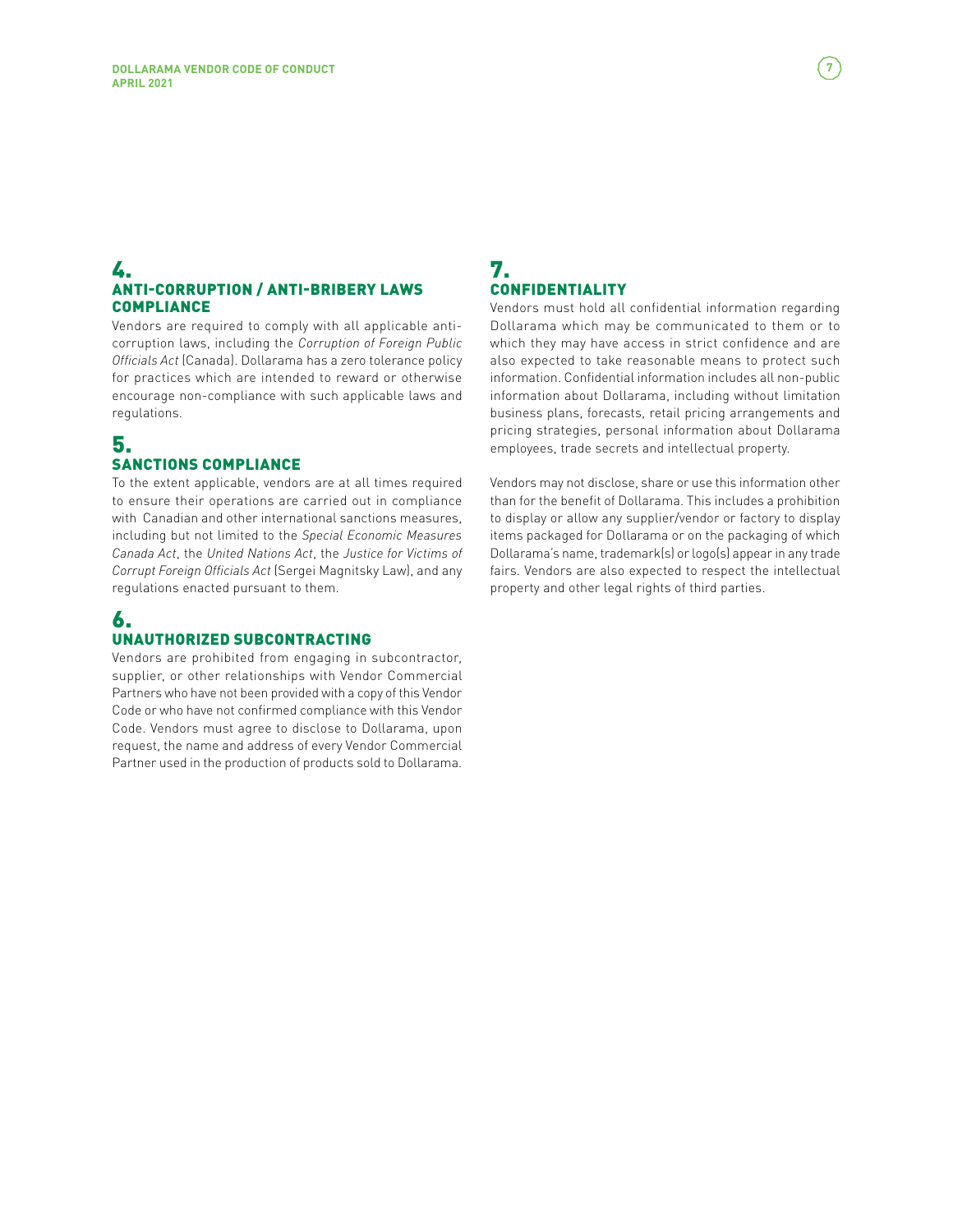## VENDOR ENGAGEMENT

All vendors are required to carefully review the Vendor Code and agree to abide by its terms as a condition of doing business with Dollarama, either by completing the attached Addendum or by signing a contract with Dollarama which incorporates the Vendor Code and Addendum. Vendors will be asked to certify compliance with the Vendor Code every twelve (12) months.

Vendors acknowledge that Dollarama will from time to time be subject to new or amended legal requirements under Canadian law, and will revise this Vendor Code as necessary to reflect these requirements. Vendors will therefore be required, upon receiving reasonable notice from Dollarama, to agree to abide by the terms of updated versions of the Vendor Code and Addendum.

## VENDOR CODE MONITORING AND ENFORCEMENT

Vendors are expected to ensure that the standards outlined in the Vendor Code are communicated, understood and implemented at every level of their organization, to Vendors' Commercial Partners, and throughout their own supply chains.

Dollarama reserves the right to assess and monitor vendor compliance with these standards. To this end, vendors are required to maintain complete and accurate records, to respond to inquiries and requests for information, to grant Dollarama or a designated agent of Dollarama with reasonable access to facilities, records and workers for inspection or audit purposes, and to work with Dollarama or its designated agent to resolve issues. Dollarama expects cooperation and transparency in the context of the monitoring process, whether conducted by Dollarama personnel or by a third-party auditor mandated by Dollarama.

If Dollarama determines that a vendor has violated the Vendor Code, or works with a Vendor Commercial Partner that operates in violation of the Vendor Code, the vendor will be required to propose and implement a corrective action plan in order to bring its business up to Dollarama's standards within a reasonable timeframe. Dollarama acknowledges that certain instances of non-compliance may take time to resolve.

Dollarama also reserves the right to cancel purchase orders, to terminate the relationship with a vendor who is unwilling or unable to comply with the Vendor Code or to remediate a situation of non-compliance within a reasonable timeframe, or to terminate the relationship immediately in case of serious violation or gross negligence, including violations of standards that are subject to a zero tolerance policy as per the terms and conditions of the Vendor Code and related Addendum.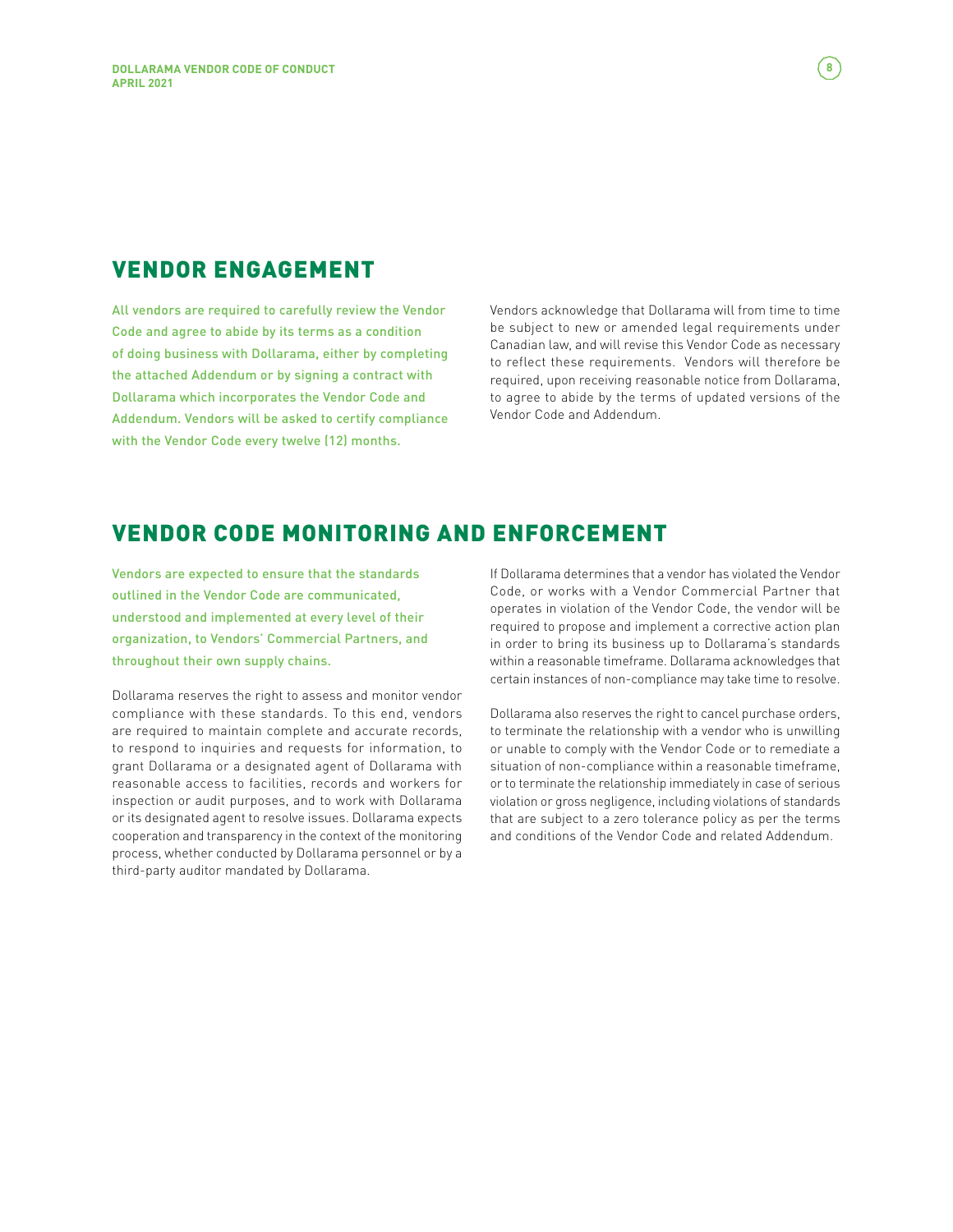# VENDOR DISCLOSURE OBLIGATIONS

Vendors are obligated to disclose to Dollarama without delay any sourcing practices, procurement or supply relationships, or other commercial arrangements that involve activity in regions identified by government or other authorities as the source of forced, underage or prison labour ("Target Regions"). To this end, vendors have an ongoing obligation to bring such activities to Dollarama's attention, and provide sufficient detail to allow Dollarama to assess whether this Vendor Code has been violated. Vendors are further required to monitor Vendor Commercial Partners for such activities and are required to notify Dollarama without delay of any Vendor Commercial Partners' activities that occur in any Target Regions.

Vendors are obligated to disclose to Dollarama without delay any other practices, activities, or occurrences that constitute a violation of this Vendor Code.

# WE WANT TO HEAR FROM YOU

#### **QUESTIONS**

Questions regarding the Vendor Code may be submitted to Dollarama via **vendorcode@dollarama.com**.

#### REPORTING VIOLATIONS

Any person who believes that a violation to the Vendor Code has or may have occurred is encouraged to report the relevant information in confidence to the Legal Department of Dollarama at **ethics@dollarama.com**.

With respect to the application of the Vendor Code, the head of the Legal Department will report directly to the Audit Committee, which has been delegated the primary risk oversight responsibility by the Board of Directors of Dollarama.

Dollarama will make every effort to investigate reported violations and take appropriate measures to maintain the integrity of its business. The privacy of the person reporting non-compliance or suspected non-compliance will be protected, and confidential information will only be shared on a "need to know" basis or if required by law.